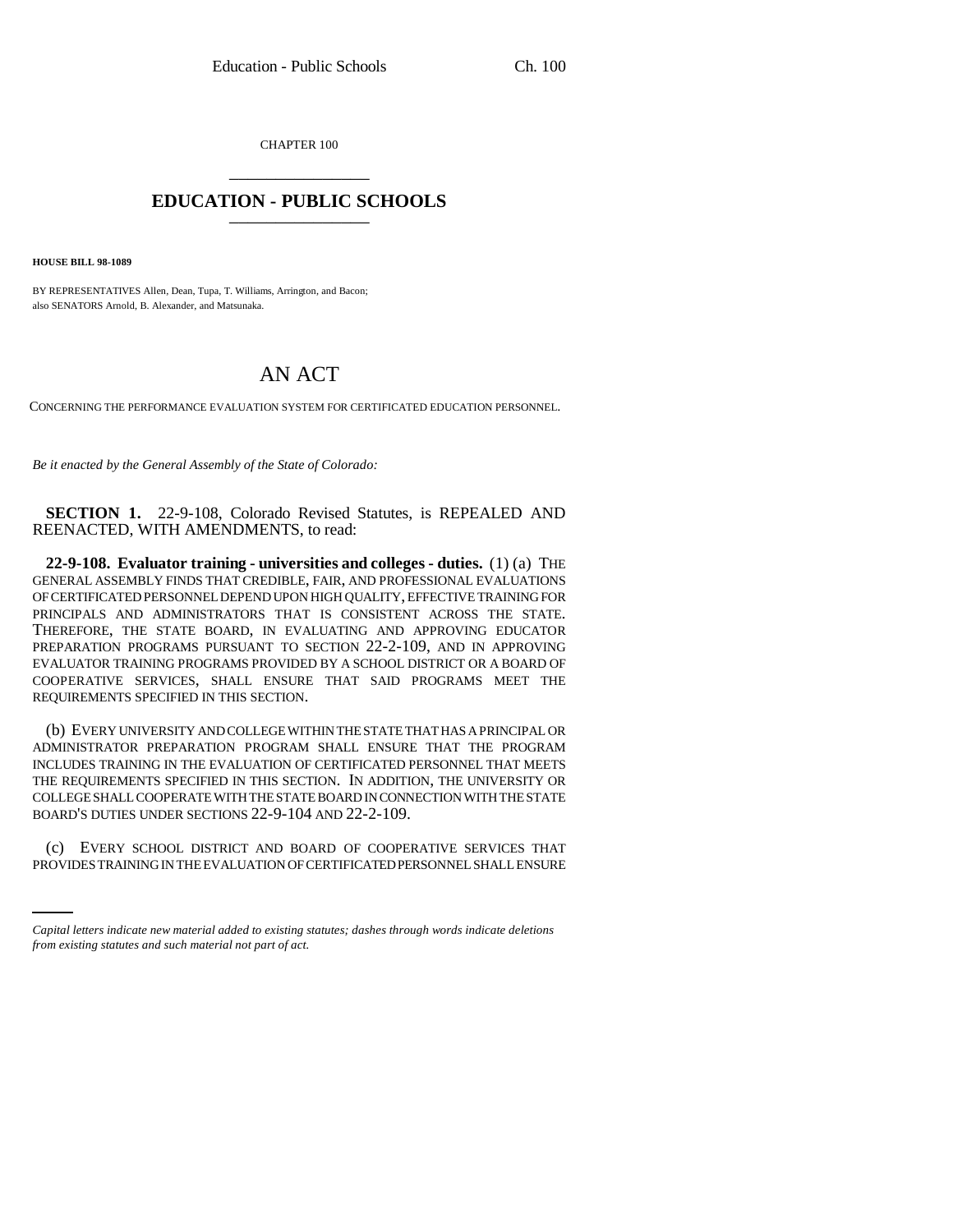THAT SUCH TRAINING MEETS THE REQUIREMENTS SPECIFIED IN THIS SECTION.

(2) EACH UNIVERSITY OR COLLEGE THAT OFFERS A PRINCIPAL OR ADMINISTRATOR PREPARATION PROGRAM OR SCHOOL DISTRICT OR BOARD OF COOPERATIVE SERVICES THAT PROVIDES EVALUATOR TRAINING SHALL STRUCTURE THE EVALUATOR TRAINING PROGRAM ON A STANDARDS-BASED SKILL OUTCOME MODEL THAT TAKES INTO ACCOUNT RESEARCH CONCERNING EVALUATION OF CERTIFICATED PERSONNEL. AT A MINIMUM, EACH EVALUATOR TRAINING PROGRAM SHALL INCLUDE STANDARDS-BASED PERFORMANCE ASSESSMENTS OF EACH PARTICIPANT, DEMONSTRATED COMPETENCY, AND CERTIFICATION BY THE UNIVERSITY, COLLEGE, SCHOOL DISTRICT, OR BOARD OF COOPERATIVE SERVICES OF THE SKILLS MASTERED BY EACH PARTICIPANT. THE UNIVERSITY, COLLEGE, SCHOOL DISTRICT, OR BOARD OF COOPERATIVE SERVICES SHALL WORK COLLABORATIVELY WITH PRINCIPALS AND ADMINISTRATORS WHO ARE RESPONSIBLE FOR EVALUATING CERTIFICATED PERSONNEL TO DEVELOP RESEARCH-BASED STANDARDS FOR ASSESSING AND CERTIFYING EVALUATOR SKILLS. THE UNIVERSITY, COLLEGE, SCHOOL DISTRICT, OR BOARD OF COOPERATIVE SERVICES SHALL REGULARLY REVIEW BOTH THE MODEL FOR THE EVALUATOR TRAINING PROGRAM AND THE PROGRAM PERFORMANCE STANDARDS TO ENSURE THAT THEY CONTINUE TO REFLECT RESEARCH CONCERNING EVALUATION OF CERTIFICATED PERSONNEL.

(3) AT A MINIMUM, EACH EVALUATOR TRAINING PROGRAM SHALL INCLUDE TRAINING IN THE FOLLOWING AREAS:

- (a) TEACHING AND LEARNING STYLES;
- (b) STUDENT PERFORMANCE AND STUDENT ASSESSMENT;
- (c) DATA COLLECTION AND DOCUMENTATION; AND
- (d) SCHOOL DISTRICT STANDARDS AND STATE MANDATES.

**SECTION 2.** 22-2-109 (1), Colorado Revised Statutes, is amended BY THE ADDITION OF A NEW PARAGRAPH to read:

**22-2-109. State board of education - additional duties.** (1) The state board of education shall:

(p) ADOPT RULES TO ENSURE THAT PRINCIPAL AND ADMINISTRATOR PROGRAMS OF PREPARATION MEET THE REQUIREMENTS CONCERNING INSTRUCTION IN EVALUATING CERTIFICATED PERSONNEL SPECIFIED IN SECTION 22-9-108.

**SECTION 3.** 22-9-104 (2) (b), Colorado Revised Statutes, is amended to read:

**22-9-104. State board - powers and duties.** (2) The state board shall:

(b) Work and cooperate with the state's universities and colleges which THAT have teacher, principal, or administrator education programs to assure that persons PRINCIPALS AND ADMINISTRATORS having evaluation responsibilities will receive adequate education and training THAT MEETS THE REQUIREMENTS SPECIFIED IN SECTION 22-9-108 which AND will enable them to make thorough, credible, fair, and professional quality evaluations of all certificated personnel whom those persons PRINCIPALS OR ADMINISTRATORS may be responsible for evaluating;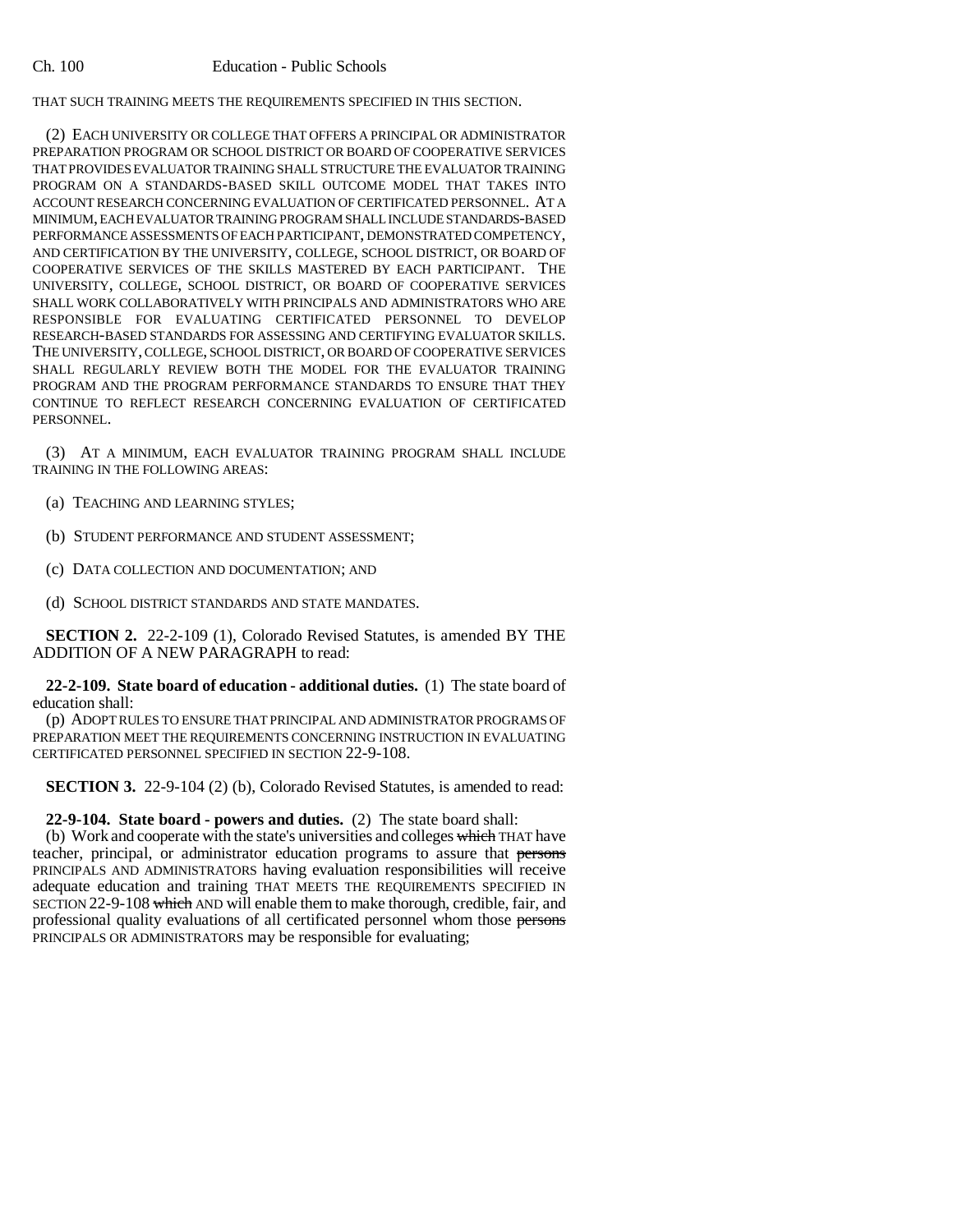**SECTION 4.** 22-9-106 (4), Colorado Revised Statutes, is amended to read:

**22-9-106. Local boards of education - duties.** (4) No person shall be responsible for the evaluation of certificated personnel unless such person has an administrative certificate issued pursuant to article 60 of this title OR A PRINCIPAL OR ADMINISTRATOR LICENSE ISSUED PURSUANT TO ARTICLE 60.5 OF THIS TITLE and has received education and training in evaluation skills approved by the department of education which THAT will enable him OR HER to make fair, professional, and credible evaluations of the personnel whom he OR SHE is responsible for evaluating. No person shall be issued an administrative certificate OR A PRINCIPAL OR ADMINISTRATOR LICENSE or have an administrative certificate OR PRINCIPAL OR ADMINISTRATOR LICENSE renewed unless the state board determines that such person has received education and training approved by the department of education.

**SECTION 5.** 22-9-106 (1), (2.5), (3), and (4.5), Colorado Revised Statutes, are amended, and the said 22-9-106 is further amended BY THE ADDITION OF THE FOLLOWING NEW SUBSECTIONS, to read:

**22-9-106. Local boards of education - duties.** (1) All school districts and boards of cooperative services which THAT employ certificated personnel, as defined in section 22-9-103 (1.5), shall adopt a written system to evaluate the employment performance of school district and board of cooperative services certificated personnel, including all teachers, principals, and administrators, with the exception of certificated personnel employed by a board of cooperative services for a period of six weeks or less. In developing the certificated personnel performance evaluation system and any amendments thereto, the local board and board of cooperative services shall consult with administrators, principals, and teachers employed within the district or participating districts in a board of cooperative services, parents, and the school district certificated personnel performance evaluation council or the board of cooperative services personnel performance evaluation council created pursuant to section 22-9-107. The performance evaluation system shall contain, but shall not be limited to, the following information:

(a) The title or position of the evaluator for each certificated personnel position to be evaluated;

(b) The certificated personnel positions to be evaluated, which shall include all certificated personnel, all part-time teachers as defined in section 22-63-103 (6), and all administrators and principals;

(c) The frequency and duration of the evaluations, which shall be on a regular basis and of such frequency and duration as to insure ENSURE the collection of a sufficient amount of data from which reliable conclusions and findings may be drawn. AT A MINIMUM, THE PERFORMANCE EVALUATION SYSTEM SHALL ENSURE THAT PROBATIONARY TEACHERS RECEIVE AT LEAST TWO DOCUMENTED OBSERVATIONS AND ONE EVALUATION THAT RESULTS IN A WRITTEN EVALUATION REPORT PURSUANT TO SUBSECTION (3) OF THIS SECTION EACH ACADEMIC YEAR AND THAT NONPROBATIONARY TEACHERS RECEIVE AT LEAST ONE OBSERVATION EACH YEAR AND ONE EVALUATION THAT RESULTS IN A WRITTEN EVALUATION REPORT PURSUANT TO SUBSECTION (3) OF THIS SECTION EVERY THREE YEARS.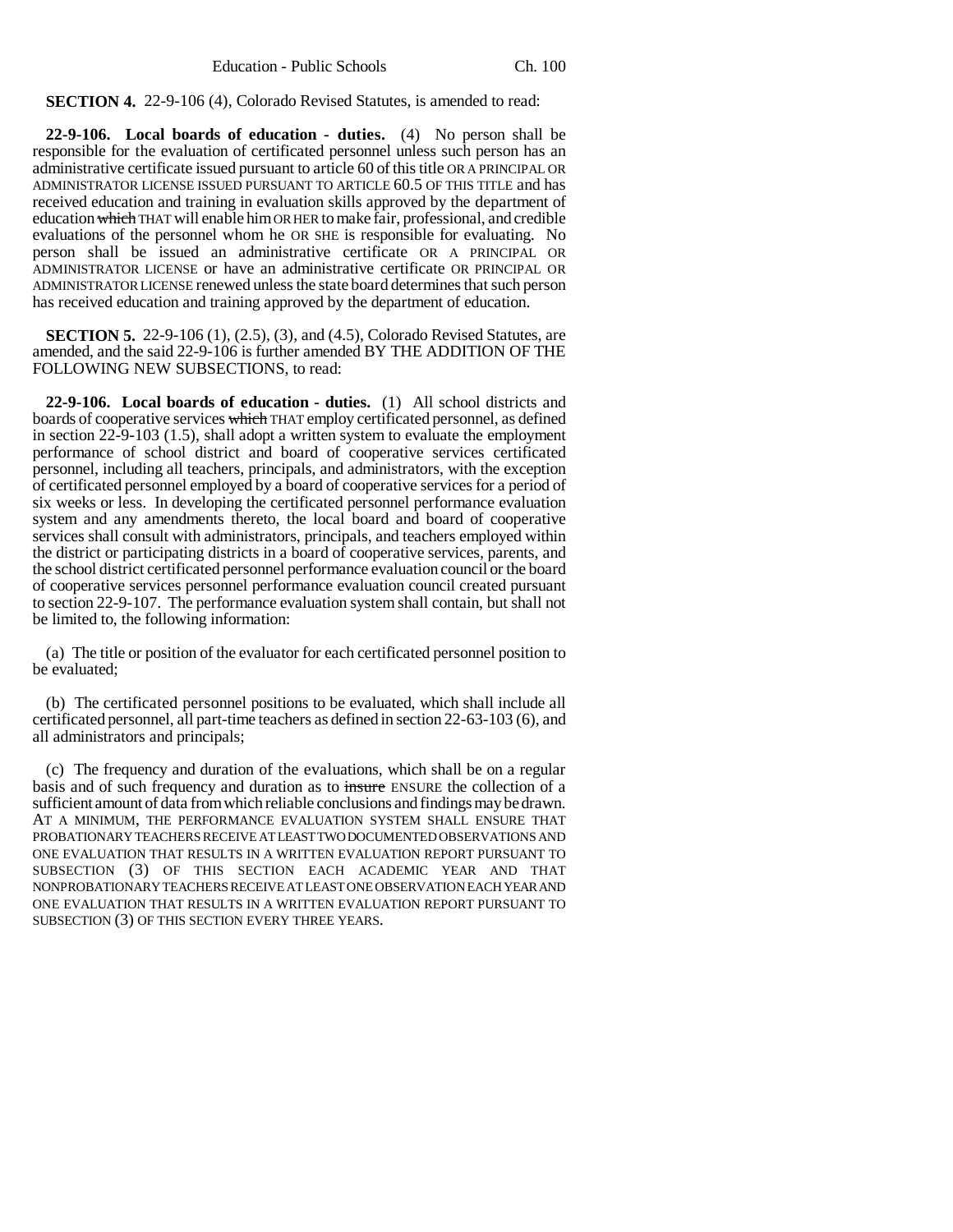(d) The purposes of the evaluation, which shall serve as INCLUDE BUT NEED NOT BE LIMITED TO:

(I) PROVIDING a basis for the improvement of instruction;

(II) Enhance ENHANCING the implementation of programs of curriculum;

(III) serve as PROVIDING the measurement of satisfactory performance for individual certificated personnel and serve SERVING as documentation for an unsatisfactory performance dismissal proceeding under article 63 of this title;

(IV) serve SERVING as a measurement of the professional growth and development of certificated personnel; and

(V) measure MEASURING the level of performance of all certificated personnel within the school district or employed by a board of cooperative services;

(e) The standards SET BY THE LOCAL BOARD for satisfactory performance for certificated personnel and the criteria to be used to determine whether the performance of each certificated personnel PERSON meets such standards and other criteria for evaluation for each certificated personnel position evaluated. ONE OF THE STANDARDS FOR MEASURING TEACHER PERFORMANCE SHALL BE DIRECTLY RELATED TO CLASSROOM INSTRUCTION AND SHALL INCLUDE MULTIPLE MEASURES OF STUDENT PERFORMANCE. THE PERFORMANCE EVALUATION SYSTEM SHALL ALSO ENSURE THAT THE STANDARDS AND CRITERIA ARE AVAILABLE IN WRITING TO ALL CERTIFICATED PERSONNEL AND ARE COMMUNICATED AND DISCUSSED BY THE PERSON BEING EVALUATED AND THE EVALUATOR PRIOR TO AND DURING THE COURSE OF THE EVALUATION.

(f) The methods of evaluation, which shall include, but shall not be limited to, direct observations by the evaluator and a process of systematic data-gathering.

(2.5) The council shall actively participate with the local board or board of cooperative services in developing written standards for evaluation which THAT clearly specify satisfactory performance and the criteria to be used to determine whether the performance of each certificated personnel PERSON meets such standards pursuant to paragraph (e) of subsection (1) of this section.

(3) An evaluation report shall be issued upon the completion of an evaluation made pursuant to this section and shall:

(a) Be in writing;

(b) Contain a written improvement plan, which THAT shall be specific as to what improvements, if any, are needed in the performance of the certificated personnel and shall clearly set forth recommendations for improvements, including recommendations for additional education and training during the teacher's recertification process;

(c) Be specific as to the strengths and weaknesses in the performance of the individual being evaluated;